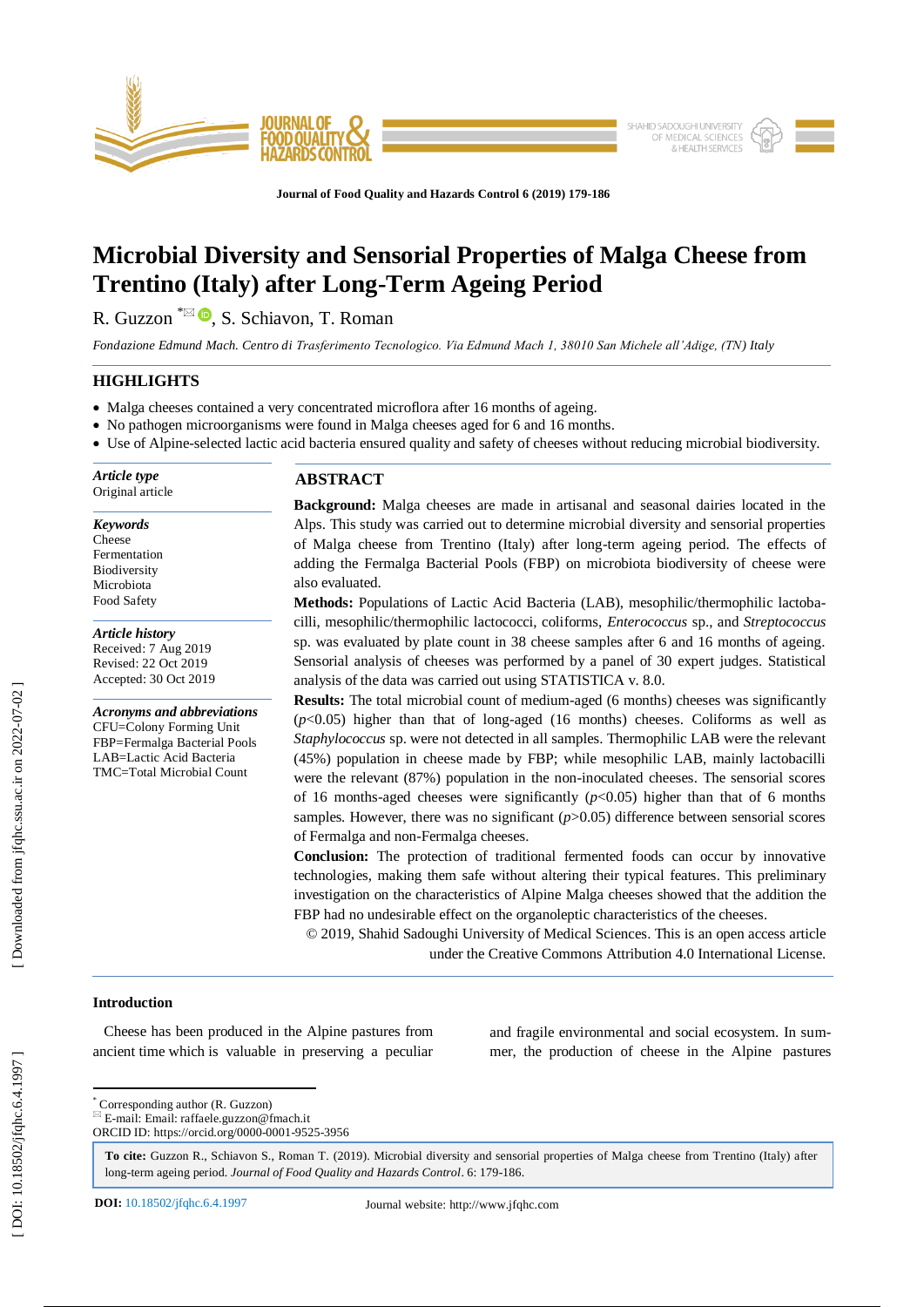takes place in small artisanal dairies called Malghe (Bergamaschi et al., 2016). There are relevant differences among the Malga cheeses produced in the Alpine regions but, in general, cheeses are made by raw, whole or semi -fat milk. The curd is heated, usually performed with the direct heat of a wood fire, reaching a temperature not exceeding 47  $\degree$ C; then, the cheeses with an average weight of 5 -12 kg, are aged for a minimum of 3 months up to 2 years (Bergamaschi et al., 2016). Due to the peculiar composition of milk obtained during summer pasture and the features of native microbiota, these cheeses have distinctive organoleptic qualities and are source of nutraceutical compounds (Akalin et al., 2002; Carafa et al., 2015; Enri et al., 2017; Poznanski et al., 2004).

 Today, the production of Malga cheese is threatened by two critical issues. Due to the extreme environmental conditions during cheese -making, Malga cheeses are frequently affected by some defects. Early swelling, excessive proteolysis, and appearance of unpleasant aromas or tastes are mainly due to an incorrect succession of microbes in the early stages of cheese making (Brandle et al., 2016; Doyle et al., 2015; Guzzon et al., 2017), resulting in significant economic losses. Another criticism is related to the hygienic risks for consumers. The technological limitations encountered in Malga might favor the occurrence of pathogens. In industrial dairies, the pathogens can be eliminated by thermal treatment (e.g. milk pasteurization) together the use of selected cultures of Lactic Acid Bacteria (LAB) preventing the growth of spoilage microbes (Lucchini et al., 2018; Van Hoordea et al., 2010). In Malga cheese making, milk is not pasteurized; because the thermal treatment eliminates the native microflora and finally alters the peculiar characteristics of cheeses (Nasrollahi et al., 2016). Furthermore, the biodiversity in cheese microbiota could be compromised by the use of selected cultures of LAB having high capacity of acidification of the curd. However, given the increasing numbers of food -related diseases, due to the presence of *Escherichia coli* in non -thermally treated foods of animal origin (Ombarak et al., 2016; Ranjbar et al., 2018; Sarowska et al., 2019), it is particularly important to monitor the microbiological quality of Malga cheeses and find solutions to improve their safety.

 In Trentino, an Italian region of the central Alps, at least 100 cheeses producing Malghe are still active (Franciosi et al., 2013). In recent years, the Fermalga project, initiated by the Edmund Mach Foundation, has led to the creation of 6 different bacterial cultures selected from the local Alpine pastures. The addition of the Fermalga Bacterial Pools (FBP), containing strains of *Streptococcus* sp. and *Lactobacillus* sp., to the raw milk prior to the cheese -making has been tested with the intention of reduce defects in cheeses and elimination of the food -borne pathogens (Carafa et al., 2012 , 2015; Schiavon et al., 2019).

 This work presents the results of a survey concerning the nature of microflora in Malga cheeses after 6 and 16 months of ageing, approaching microbiological control in accordance international standards. The effects of adding the FBP on microbiota biodiversity of cheese were also evaluated. In addition, sensory analysis was done to assess whether any relation exists between the microflora present during the ageing period and the organoleptic qualities of Malga cheese.

## **Materials and methods**

#### *Production of Malga cheese*

 Totally, 38 cheeses coming from 4 regions of Trentino Province were considered in this work (Table 1), including 18 medium-aged (6 months) and 20 long-aged (16 months) cheeses. The cheeses were made by mixing raw skimmed cow's milk obtained by evening and morning milking sessions. After the addition of commercial rennet, curdling occurs at temperatures in the range of 35-38 °C. Natural starter cultures, made by milk thermally treated at 60 °C and stored at 45 °C for 12 h, were added traditionally to the milk. The curd was cooked at about 43 -47 °C, using a wood fire, for 30 min and cut into rice grain -sized particles. After cooking, the curd was separated from the whey. After two days of brine salting, the cheeses were ripened for at least two months, in a dedicated warehouse with temperature of maximum 20 °C, depending on the external weather conditions. The cheeses were seasoned on wooden shelves and turned over every two days to avoid the proliferation of molds or spoilage bacteria (Guzzon et al., 2017). Ripening period of the cheese was completed at the end of the summer.

#### *FBP cultures*

 FBP were composed of a mixture of 5 bacterial strains belonging to the species *Streptococcus thermophilus*  (n=3), *Lactobacillus delbruekii sup. Lactis* (n=1) and 1 non -starter strain belonging to the genera *Lactobacillus* sp. (species *L. paracasei*, *L. rhamnosus* or *L. plantarum* in function of the different pastures). Bacteria were isolated from 6 Alpine areas of the Trentino Province, Italy in the years 2006 -2010. FBP pools were produced in lyophilized form by Bioagro Srl (Thiene I, Italy), with a nominal concentration of  $3.3 \times 10^{10}$  Colony Forming Unit (CFU)/g. After rehydration in water at a temperature of 20 °C for 30 min (dilution 10% w/w), the bacteria were inoculated (1% w/w) in the milk prior to the rennet addition.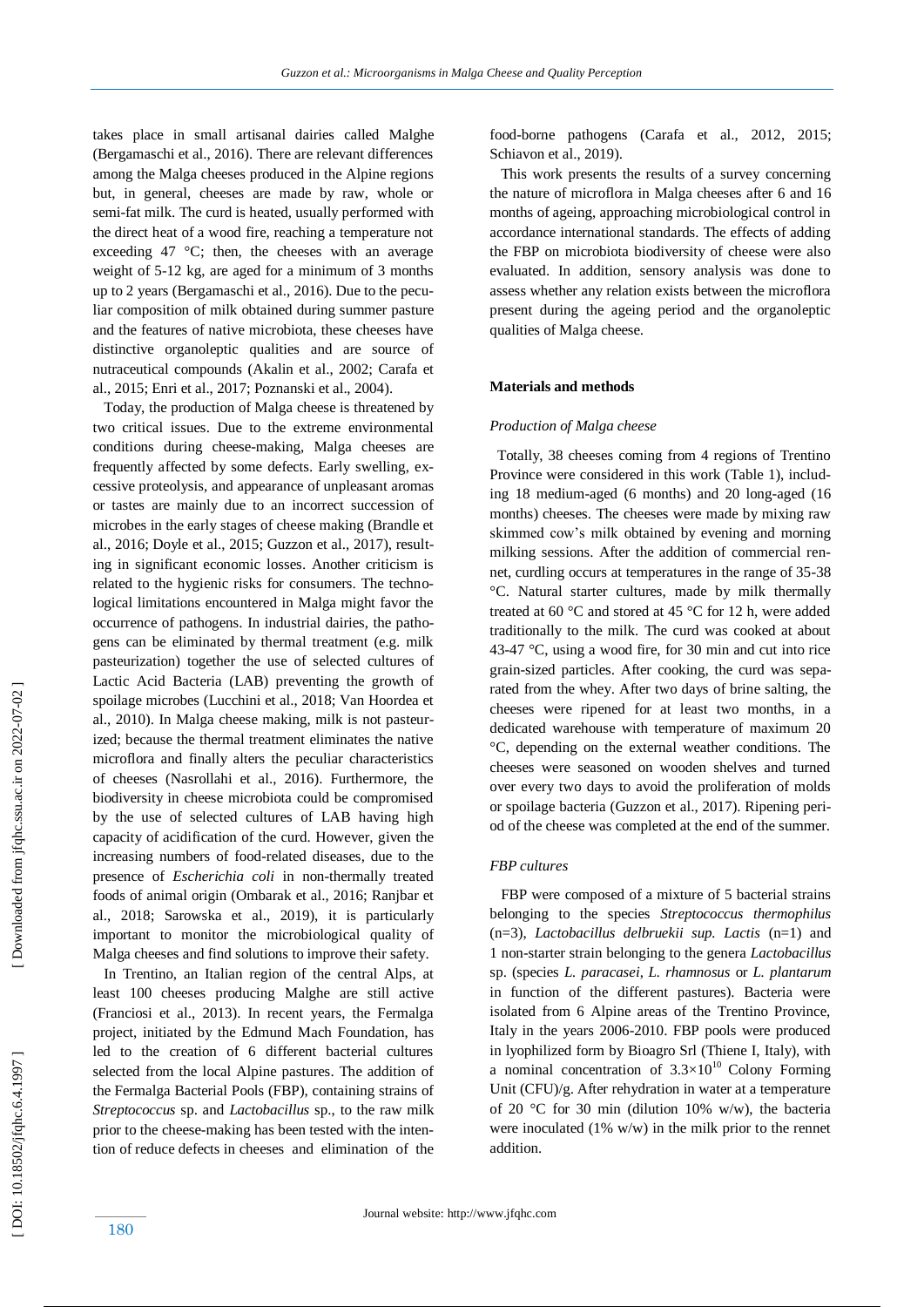## *Microbiological analysis*

 All microbiological analysis was performed in the laboratory of Edmund Mach Foundation (San Michele all' Adige, TN) by plate count assay (ISO, 2001; 2007; 2013). Cheeses were aseptically sampled through cutting 3 different portions for each cheese (1 kg in total for each cheese) and submitted to microbiological analysis within 24 h. Samples were placed in a sterile Stomacher bag (Seward, Worthing, UK), diluted 1:10 w/w by a 20 g/L  $K_2HPO_4$  solution (Sigma-Aldrich, St. Louis, USA), and homogenized for 3 min. After preparation of the first dilution, the samples were appropriately diluted by decimal dilutions using peptone water solution (1 g/L of Mycological Peptone). Total Microbial Count (TMC) was performed on Plate Count Agar (PCA) supplemented by 1 g/L of skimmed milk extract and incubated at 30 °C for 72 h. *Lactobacillus* sp. was quantified on De Man, Rogosa and Sharpe (MRS) agar, at 45 °C for thermophilic species and 30 °C for mesophilic species under anaerobiosis using Anareogen Kit (Oxoid, Basingstoke, UK). The same conditions were applied for *Lactococcus* sp., enumerated on M17 agar. The hetero fermenting character was essayed placing grew colonies into vials containing 10 ml of MRS broth, and observing the development of gas after 48 h at 37 °C. Coliforms were quantified on Violet Red Bile Agar after 24 h of incubation at 37 °C. *Enterococcus* sp. was counted on Kanamycin Aesculin Azide agar after 24 h at 37 °C. Staphylococcus sp. was enumerated on Baird-Parker agar base in addition 50 ml/L egg yolk tellurite emulsion. Incubation was performed at 37 °C for 24 h. All media and chemicals were purchased from Oxoid, Basingstoke, UK.

## *Sensorial analysis*

 Sensory evaluation of Malga cheeses was carried out by a panel of 30 trained participants using a 1 -10 rating scale considering descriptors, including external aspect, color, cheese holes, consistency, flavor, taste, and texture. Three cheese samples were replicated twice in order to check the sensitivity and reliability of each judge (Stone et al., 2008).

# *Statistical analysis*

 Statistical analysis of the data was carried out applying Anova and Tukey's HSD tests using STATISTICA v. 8.0 (Stat Soft Inc., Tulsa).

# **Results**

 The results of the TMC of the 38 cheese samples were shown in Table 1. As illustrated in Figure 1, the TMC of medium -aged (6 months) cheeses was significantly (*p*<0.05) higher than that of long -aged (16 months) cheeses.

 Table 2 shows the distribution of LAB groups quantified in the cheeses, grouped by pasture and ageing time. Coliforms and *Staphylococcus* sp. were not detected in all samples. Distribution percentages of LAB in various cheeses are shown in Figure 2.

 Figure 3 compares the distribution of cheese populations produced with or without FBP in experimental cheese -making performed in the Vezzena pasture (mean data, n=4). Thermophilic LAB were the relevant (45%) population in cheese made by FBP; while mesophilic LAB, mainly lactobacilli were the relevant (87%) population in the non -inoculated cheeses.

 The sensorial scores of 16 months -aged cheeses were significantly  $(p<0.05)$  higher than that of 6 months ones. However, there was no significant (*p*>0.05) difference between sensorial scores of Fermalga and non -Fermalga cheeses. The addition of FBP had no effect on the typical feature of Malga cheese, but also positively influenced the physical characteristics of cheeses, including consistency, holes, color, and external aspect (Figure 4).

#### **Discussion**

Considering the peculiarity of the Malghe, there are little available information about the microbiology of cheeses obtained in Alpine pastures reported by Bergamaschi et al. (2016), Franciosi et al. (2013), and Lucchini et al. (2018). We found too much variability in LAB population of cheese samples. The main objective of addition of FBP Fermalga bacteria was the reduction of technological defects and prevention of the pathogen microbes in cheeses which both these objectives appear to have been accomplished. The absence of pathogen microbes in all 38 samples of Malga cheeses allowed them to be considered safe if consumed after an adequate ripening period of at least 6 months (Table 2). In agreement with our findings, Lucchini et al. (2018) found no pathogenic bacteria , including *E. coli*, *Listeria monocytogenes*, and *Salmonella* spp. in alpine Malga cheese samples in Italy. However, they found 5 Log CFU/g of coagulase -positive staphylococci in the curd in the two Malga without starter cultures.

 The TMC cultured in cheeses were considerably high both for medium -aged cheeses and for the long -aged samples, respect to other Alpine cheese productions. In analogues condition, the raw milk cheeses produced in the eastern regions of Trentino, Poznanski et al. (2004) observed microbial loads in the interval between the 5 and 7 log CFU/g only up to 60 days of ageing. It is also generally known that the bacterial load of cheese decays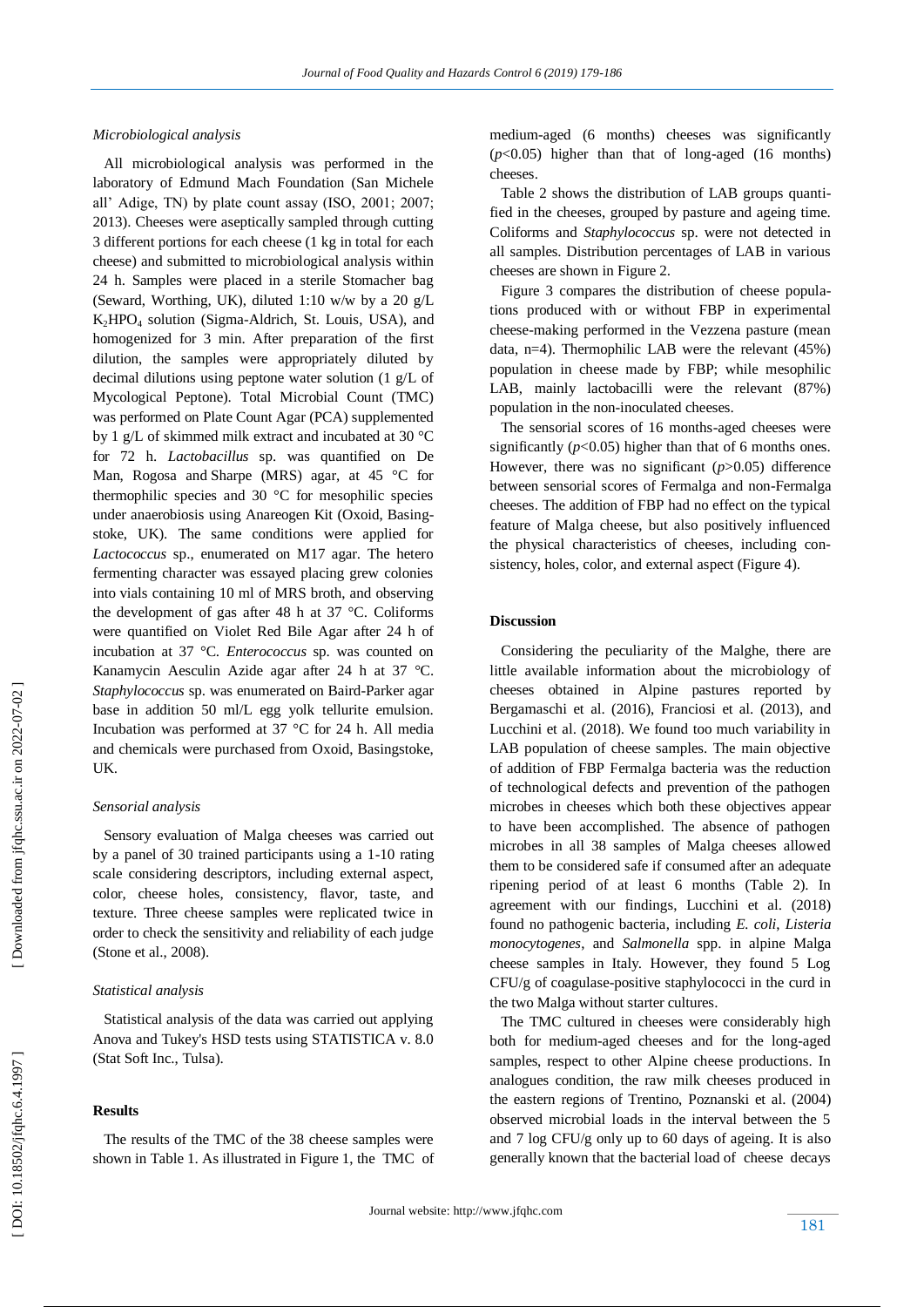|             | Period of ageing |                | <b>Total microbial count</b><br>(log colony forming unit/g)<br>7.4 |  |  |
|-------------|------------------|----------------|--------------------------------------------------------------------|--|--|
| Malga type  | (Month)          | Pasture origin |                                                                    |  |  |
| Arpaco      | 6                | Lagorai        |                                                                    |  |  |
| Cagnon      | 6                | Lagorai        | 8.3                                                                |  |  |
| Cambroncoi  | 6                | Lagorai        | 8.1                                                                |  |  |
| Casabolenga | 6                | Lagorai        | 8.0                                                                |  |  |
| Casapinello | 6                | Lagorai        | 8.3                                                                |  |  |
| Cavallara   | 6                | Lagorai        | 7.6                                                                |  |  |
| Cenon       | 6                | Lagorai        | 6.7                                                                |  |  |
| Colo        | 6                | Lagorai        | 7.9                                                                |  |  |
| M. Granda   | 6                | Lagorai        | 7.6                                                                |  |  |
| Setteselle  | 6                | Lagorai        | 7,7                                                                |  |  |
| Stramaiolo  | 6                | Lagorai        | 8.5                                                                |  |  |
| Trenca      | 6                | Lagorai        | 7.8                                                                |  |  |
| Valfontane  | 6                | Lagorai        | 8.0                                                                |  |  |
| Valpiana    | 6                | Lagorai        | 7.4                                                                |  |  |
| Valsolero   | 6                | Lagorai        | 7.7                                                                |  |  |
| Campo capra | 6                | Vezzena        | 7.8                                                                |  |  |
| Palu'       | 6                | Vezzena        | 7.0                                                                |  |  |
| Scura       | 6                | Vezzena        | 8.2                                                                |  |  |
| Valcoperta  | 6                | Vezzena        | 7.3                                                                |  |  |
| Zochi       | 6                | Vezzena        | 7.5                                                                |  |  |
| Casapinello | 16               | Lagorai        | 6.4                                                                |  |  |
| Cenon       | 16               | Lagorai        | 7.0                                                                |  |  |
| Colo        | 16               | Lagorai        | 5.9                                                                |  |  |
| M. Granda   | 16               | Lagorai        | 6.8                                                                |  |  |
| Setteselle  | 16               | Lagorai        | 6.4                                                                |  |  |
| Stramaiolo  | 16               | Lagorai        | 6.5                                                                |  |  |
| Valfontane  | 16               | Lagorai        | 5.9                                                                |  |  |
| Valsolero   | 16               | Lagorai        | 6.0                                                                |  |  |
| Bordolona   | 16               | Val di Non     | 6.8                                                                |  |  |
| Fondo       | 16               | Val di Non     | 5.9                                                                |  |  |
| Tovre       | 16               | Val di Non     | 4.7                                                                |  |  |
| Bolentina   | 16               | Val di Sole    | 6.9                                                                |  |  |
| Dimaro      | 16               | Val di Sole    | 6.5                                                                |  |  |
| Mondent     | 16               | Val di Sole    | 6.1                                                                |  |  |
| Strino      | 16               | Val di Sole    | 3.3                                                                |  |  |
| Villar      | 16               | Val di Sole    | 6.9                                                                |  |  |
| Basson      | 16               | Vezzena        | 4.0                                                                |  |  |
| Palu'       | 16               | Vezzena        | 5.2                                                                |  |  |

Table 1: The characteristics of Malga cheeses, including time of ageing, geographical origin, and total microbial count considered in the current work

Table 2: Occurrence of microbial groups in Malga cheeses after 6 and 16 months of ageing. Mean±SD (log colony forming unit/g) subdivided by Alpine pasture.

| Alpine pasture               | <b>Mesophilic</b><br>lactobacilli | Mesophilic lactobacilli<br>hetero fermentation | <b>Thermophilic</b><br>lactobacilli | Thermophilic lactobacilli<br>hetero fermentation | <b>Mesophilic</b><br>lactococci | Thermophilic<br>lactococci | <i>Enterococcus</i> sp. |  |
|------------------------------|-----------------------------------|------------------------------------------------|-------------------------------------|--------------------------------------------------|---------------------------------|----------------------------|-------------------------|--|
| Lagorai (LA)                 | $6.2 \pm 0.6$                     | $6.1 \pm 0.6$                                  | $4.2 \pm 0.4$                       | $3.8 \pm 0.4$                                    | $6.2 \pm 0.6$                   | $5.4 \pm 0.5$              | $5.5 \pm 0.5$           |  |
| Val di Non (LA)              | <b>ND</b>                         | ND.                                            | $2.7 \pm 0.2$                       | $3.3 \pm 0.4$                                    | $4.7 \pm 0.3$                   | $4.4 \pm 1.4$              | $4.7 \pm 1.7$           |  |
| Val di Sole (LA)             | $4.4 \pm 0.3$                     | ND.                                            | ND                                  | ND.                                              | $5.3 \pm 0.5$                   | $3.8 \pm 0.3$              | $4.5 \pm 2.8$           |  |
| Vezzena (LA)                 | $4.5 \pm 0.4$                     | $4.4 \pm 0.3$                                  | ND                                  | ND.                                              | $5.3 \pm 0.5$                   | $3.9 \pm 0.4$              | $4.4 \pm 0.4$           |  |
| Lagorai (MA)                 | $7.8 \pm 0.8$                     | $7.8 \pm 0.8$                                  | $5.8 \pm 0.6$                       | $5.8 \pm 0.6$                                    | $7.5 \pm 0.7$                   | $6.3 \pm 0.6$              | $7.1 \pm 0.7$           |  |
| Vezzena (MA)                 | $7.2 \pm 1.4$                     | $7.4 \pm 1.2$                                  | $7.5 \pm 0.3$                       | $7.7 \pm 0.6$                                    | $5.5 \pm 0.9$                   | $7.8 \pm 0.4$              | $6.9 \pm 1.1$           |  |
| LA: Long Ageing (16 months)  |                                   |                                                |                                     |                                                  |                                 |                            |                         |  |
| MA: Medium Ageing (6 months) |                                   |                                                |                                     |                                                  |                                 |                            |                         |  |
| ND: Not Detected             |                                   |                                                |                                     |                                                  |                                 |                            |                         |  |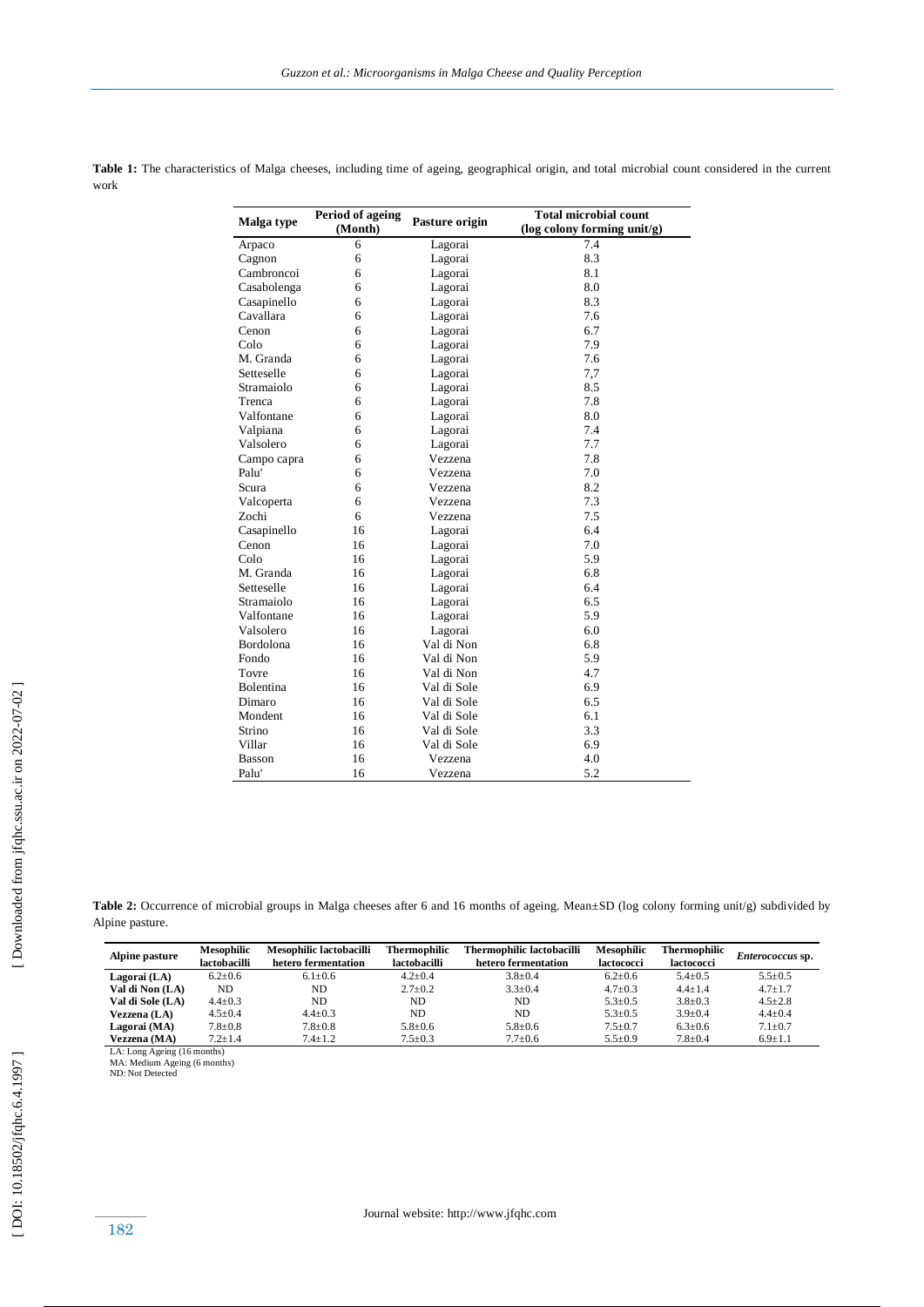

Figure 1: Box plot of the Total Microbial Count (TMC) as log Colony Forming Unit (CFU)/g in Malga cheeses after 6 and 16 months of ageing. Having no similar letter above the separated sections indicates significant ( $p$ <0.05) difference.



 [\[ DOI: 10.18502/jfqhc.6.4.1997 \]](http://dx.doi.org/10.18502/jfqhc.6.4.1997) [\[ Downloaded from jfqhc.ssu.ac.ir on 2022](http://jfqhc.ssu.ac.ir/article-1-636-en.html)-07-02 ]

DOI: 10.18502/jfqhc.6.4.1997

[Downloaded from jfqhc.ssu.ac.ir on 2022-07-02]

Figure 2: Distribution (%) of different microbial groups of the lactic acid bacteria population of Malga cheeses produced in 4 Alpine pastures of the Trentino region after 6 or 16 months of ageing (mean data).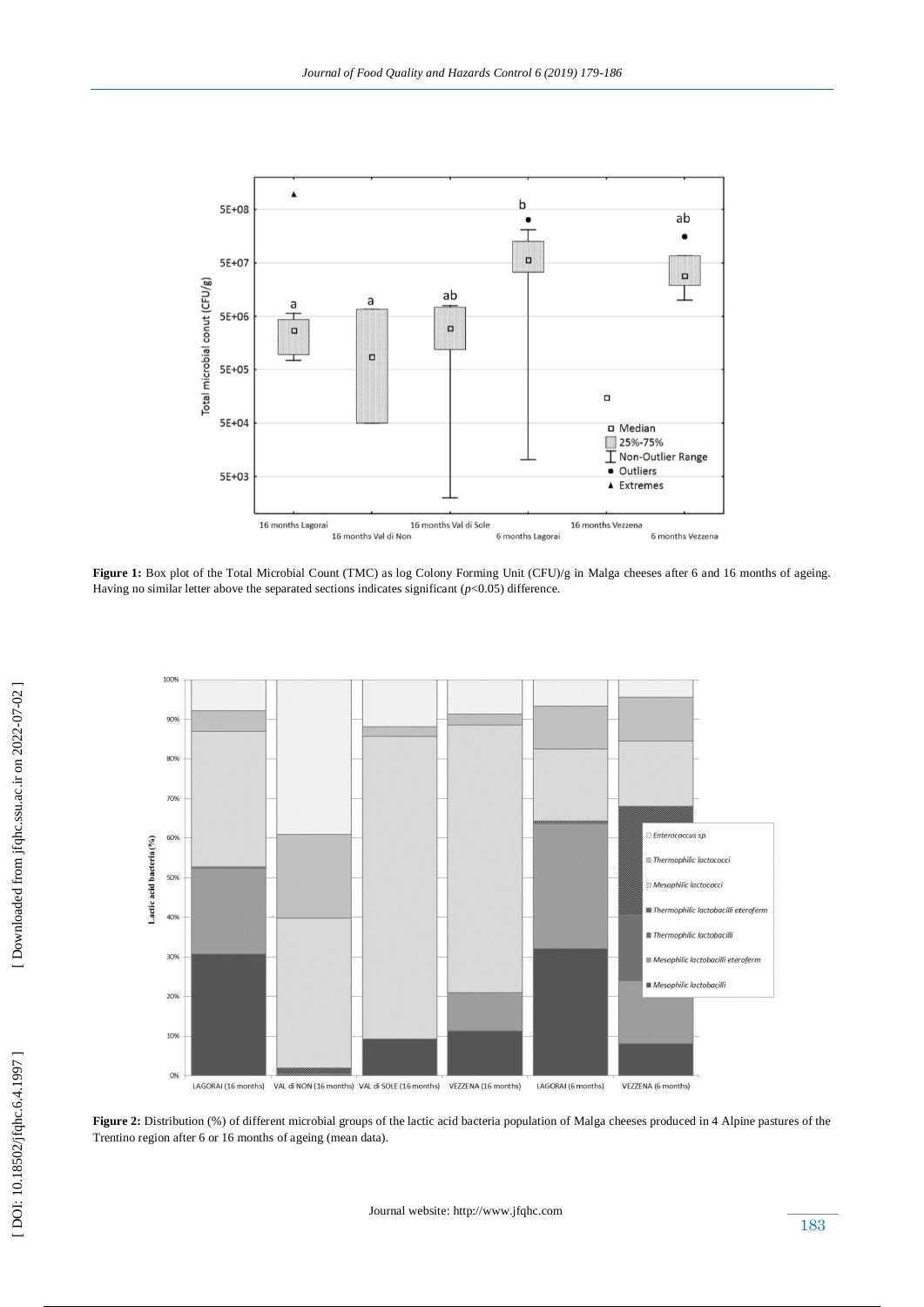

**Figure 3:** Distribution (%) of different microbial groups of the lactic acid bacteria population of Malga cheeses produced with or without the addition of the Fermalga bacterial pool. Malga cheeses were produced in the Vezzena pasture and analyzed after 6 months of ageing (mean data).



**Figure 4**: Results of the sensory evaluation of Malga cheeses produced with or without the addition of the Fermalga bacterial pool

184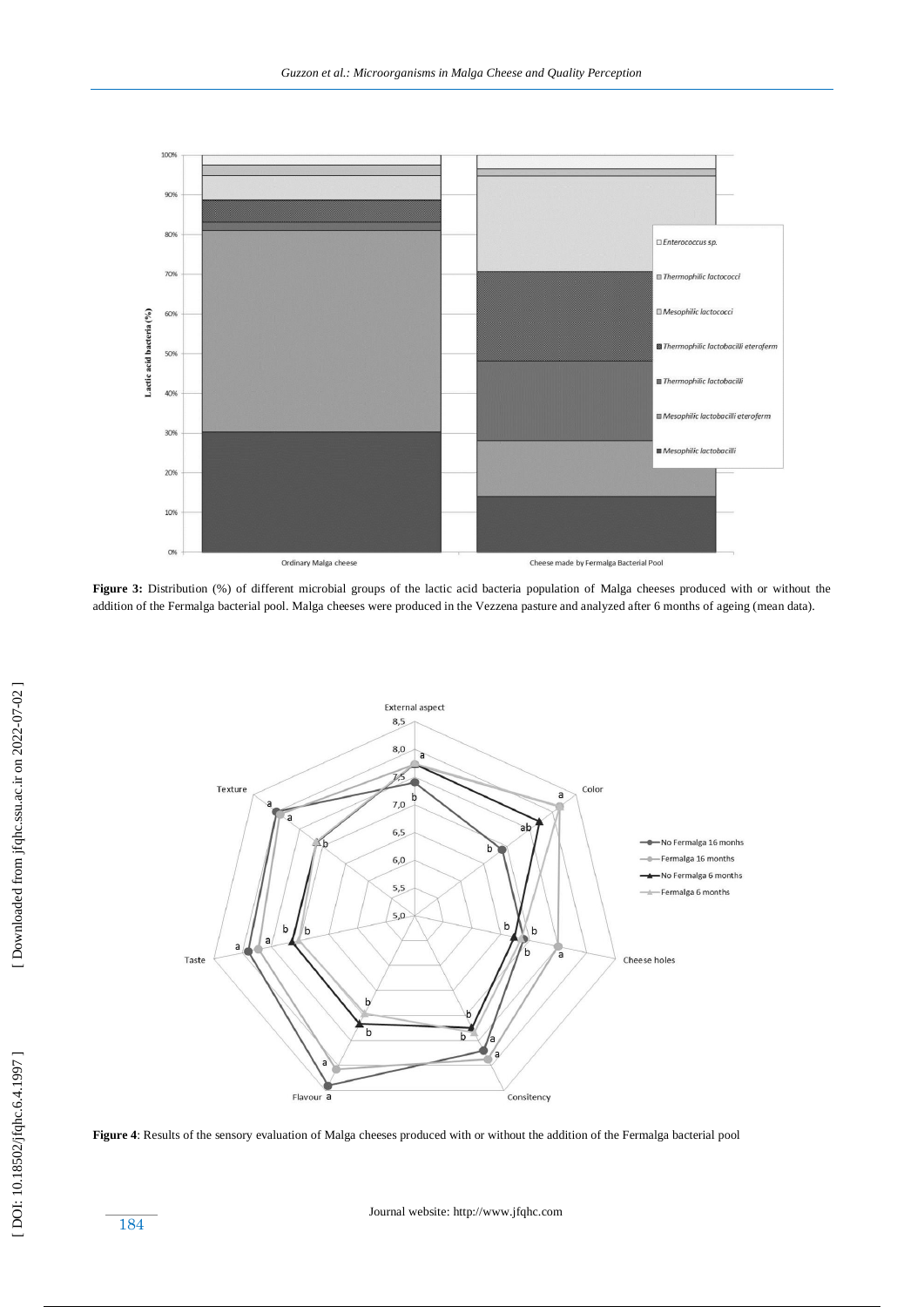after 3 months of ageing (McSweeney, 2007). The analysis of the data provided in this study dispelled any doubts concerning reduction of microbial biodiversity. It is very interesting to observe how the differences in the distribution of the groups of LAB can be correlated with the technological variables adopted in the cheese -making in the different pastures. As example, comparing the distribution of LAB population of medium ageing samples of Vezzena and Lagorai, two pastures with a few kilometers away, it is evident the variation in the ratio between mesophilic and thermophilic bacteria. This difference may be attributed to the cheese -making procedures, given that in Vezzena, the heating of the curd typically happens at higher temperatures, up to 47 °C, respect to the 43 °C of Lagorai (Schiavon et al., 2019).

 In general, it seems that the addition of the FBP ensures a long -permanence (at least 6 months) of thermophilic LAB which is recognized to be able to drive the acidification of curd and preventing the development of pathogens (Delgado et al., 2013; Lucchini et al., 2018). In the long ageing cheeses, the biodiversity of the microbiotas of samples made from the 4 pastures was greater, and mainly concerned mesophilic lactococci, and *Enterococcus* sp. It has been stated that *Enterococcus* sp. is capable of influencing the sensory profile of cheeses (Sarantinopoulos et al., 2002), characterized the samples coming from Val di Non in the present survey. The prolonged permanence of non -starter LAB plays an important role in the development of peculiar taste of raw -milk made cheeses, due to the production of amino acids and fatty acids, together to a careful management of ageing conditions such as the temperature (Poznanski et al., 2004; Rahman et al., 2000). Similarly, Franciosi et al. (2013) obtained a total of 431 LAB isolates from spontaneously fermented Malga cheese in Trentino. These researchers found that *L. lactis*, *S. thermophilus*, and *E. faecium* were the major non -putative starter strains.

 Sensory analysis is an important test to assess how the evolution of the microbiota can impact on the acceptability of cheeses by consumers. Our trained panel found no difference between sensorial characteristics of cheese made with and without FBP. Long time ageing up to 16 months was appeared to be the main variable that influenced the sensorial properties of Malga cheese samples. This result which has already been revealed in Cheddar cheese (Rahman et al., 2000) and goat milk cheese (Moreira et al., 2018), is part of the expected evolution of the cheese -making.

#### **Conclusion**

 The protection of traditional fermented foods can occur by innovative technologies, making them safe without altering their typical features. This preliminary investigation on the characteristics of Alpine Malga cheeses showed that the addition the FBP had no undesirable effect on the organoleptic characteristics of the cheeses. On the other hand, using the FBP in the cheeses -making process could be effective in reduction of technological defects and prevention of pathogenic microorganisms.

#### **Author contributions**

 R.G ., S.S., and T.R . designed the study; S.S . conducted the experimental work; R.G . analyzed the data and wrote the manuscript. All authors read and approved the final manuscript.

#### **Conflicts of interest**

 The authors declare that they have no conflict of interest. All experiments were performed in total autonomy and without any pressure or interference from external companies or financiers.

#### **Acknowledgements**

 This work was supported by ordinary funds of the Edmund Mach Foundation.

#### **Reference s**

- Akalin A.S., Gonc S., Akbas Y. (2002). Variation in organic acids content during ripening of pickled white cheese. *Journal of Dairy Science.* 85: 1670 -1676. [DOI: 10.3168/jds.S0022 - 0302(02)74239 -2]
- Bergamaschi M., Cipolat -Gotet C., Stocco G., Valorz C., Bazzoli I., Sturaro E., Ramanzin M., Bittante G. (2016). Cheese making in highland pastures: milk technological properties, cream, cheese and ricotta yields, milk nutrients recovery, and products composition. *Journal of Dairy Science.* 99: 9631 - 9646. [DOI: 10.3168/jds.2016 -11199]
- Brandle J., Domig K.J., Kneifel W. (2016). Relevance and analysis of butyric acid producing clostridia in milk and cheese. *Food Control.* 67: 96 -113. [DOI: 10.1016/j.foodcont.2016.02.038]
- Carafa I., Gubert F., Schiavon S., Tuohy K., Pecile A., Franciosi E. (2012). Fermalga project: saving the biodiversity and typicality of malga cheese in Trentino. *Quaderni Sozooalp*: 7: 213 -223.
- Carafa I., Nardin T., Larcher R., Viola R., Tuohy K., Franciosi E. (2015). Identification and characterization of wild *Lactobacilli* and *Pediococci* from spontaneously fermented mountain cheese. *Food Microbiology.* 48: 123 -132. [DOI: 10.1016/j.fm.2014.12.003]
- Delgado S., Rachid C.T.C.C., Fernandez E., Rychlik T., Alegria A., Peixoto R.S., Mayo B. (2013). Diversity of thermophilic bacteria in raw, pasteurized and selectively-cultured milk, as assessed by culturing, PCR-DGGE and pyrosequencing. *Food Microbiology*. 36: 103 -111. [DOI: 10.1016/j.fm.2013.04.015 ]
- Doyle C.J., Gleeson D., Jordan K., Beresford T.P., Ross R.P., Fitzgerald G.F., Cotter P.D. (2015). Anaerobic spore formers and their significance with respect to milk and dairy products. *International Journal of Food Microbiology*. 197: 77 -87. [DOI: 10.1016/j.ijfoodmicro.2014.12.022]